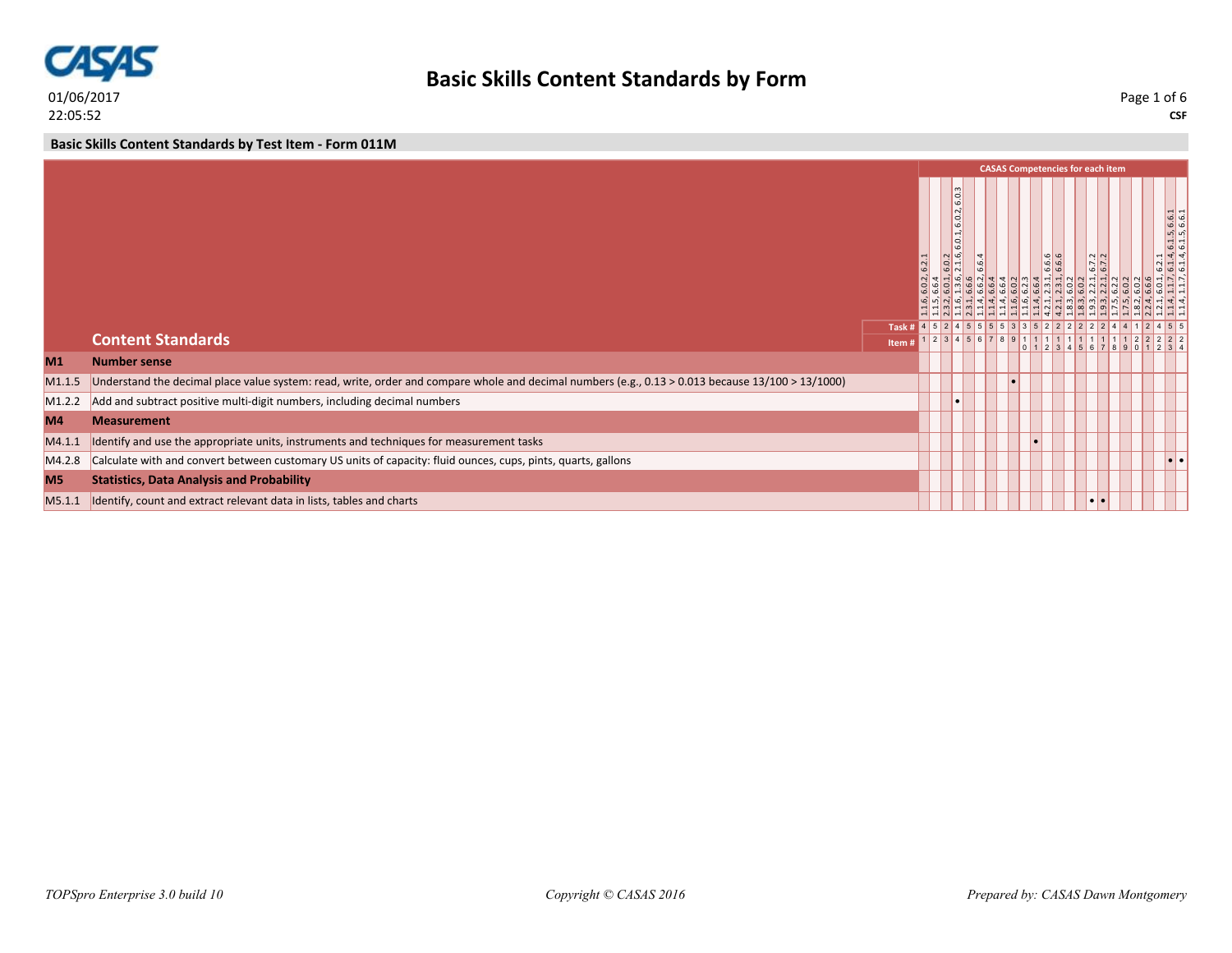

**Basic Skills Content Standards by Test Item - Form 012M**

|                    |                                                                                                                                                                                                             |       |  |           |  | <b>CASAS Competencies for each item</b> |  |                          |                                                                                    |
|--------------------|-------------------------------------------------------------------------------------------------------------------------------------------------------------------------------------------------------------|-------|--|-----------|--|-----------------------------------------|--|--------------------------|------------------------------------------------------------------------------------|
|                    |                                                                                                                                                                                                             |       |  | <b>LO</b> |  | انہ  ہ  م<br>$ a a a $ ဖါဖ              |  | $N$ $N$ $m$ $Q$<br>N N Q | $\begin{array}{r}\n 1.4, 6.6.1 \\ 1.4, 6.6.1 \\ \hline\n 1.4, 6.6.1\n \end{array}$ |
|                    | <b>Content Standards</b>                                                                                                                                                                                    |       |  |           |  | 1 2 3 4 5 6 7 8 9 1 1 1 1 1 1 1 1 1 1   |  |                          |                                                                                    |
|                    |                                                                                                                                                                                                             | Item# |  |           |  |                                         |  |                          |                                                                                    |
| M1                 | <b>Number sense</b>                                                                                                                                                                                         |       |  |           |  |                                         |  |                          |                                                                                    |
| M <sub>1.2.2</sub> | Add and subtract positive multi-digit numbers, including decimal numbers                                                                                                                                    |       |  |           |  |                                         |  |                          |                                                                                    |
| M <sub>1.3.6</sub> | Recognize when a problem situation requires multiplying and/or dividing with multi-digit positive integers and decimal numbers, carry out the computation<br>accurately and interpret the answer in context |       |  |           |  |                                         |  |                          |                                                                                    |
| M4                 | <b>Measurement</b>                                                                                                                                                                                          |       |  |           |  |                                         |  |                          |                                                                                    |
| M4.1.1             | Identify and use the appropriate units, instruments and techniques for measurement tasks                                                                                                                    |       |  |           |  |                                         |  |                          |                                                                                    |
| M4.1.4             | Read and use analog scales: clocks, meters, gauges, (e.g. read to nearest lb., Kg, 1/2 lb., 1/2 Kg etc.)                                                                                                    |       |  |           |  |                                         |  |                          |                                                                                    |
| M4.1.6             | Read and use various indicators of time (e.g, place dates on time line, interpret numeric representations, compare 12-24 hour clocks)                                                                       |       |  |           |  |                                         |  |                          |                                                                                    |
|                    | M4.2.13 Calculate with and convert between units of time: seconds, minutes, hours, days, months, years                                                                                                      |       |  |           |  |                                         |  |                          |                                                                                    |
| M4.2.8             | Calculate with and convert between customary US units of capacity: fluid ounces, cups, pints, quarts, gallons                                                                                               |       |  |           |  |                                         |  |                          | $\bullet\bullet$                                                                   |
| <b>M5</b>          | <b>Statistics, Data Analysis and Probability</b>                                                                                                                                                            |       |  |           |  |                                         |  |                          |                                                                                    |
| M5.1.1             | Identify, count and extract relevant data in lists, tables and charts                                                                                                                                       |       |  |           |  |                                         |  |                          |                                                                                    |
|                    | $MS.1.5$ Use or construct a table that provides for calculation of data (e.g., units x price; totals, subtotals)                                                                                            |       |  |           |  |                                         |  |                          |                                                                                    |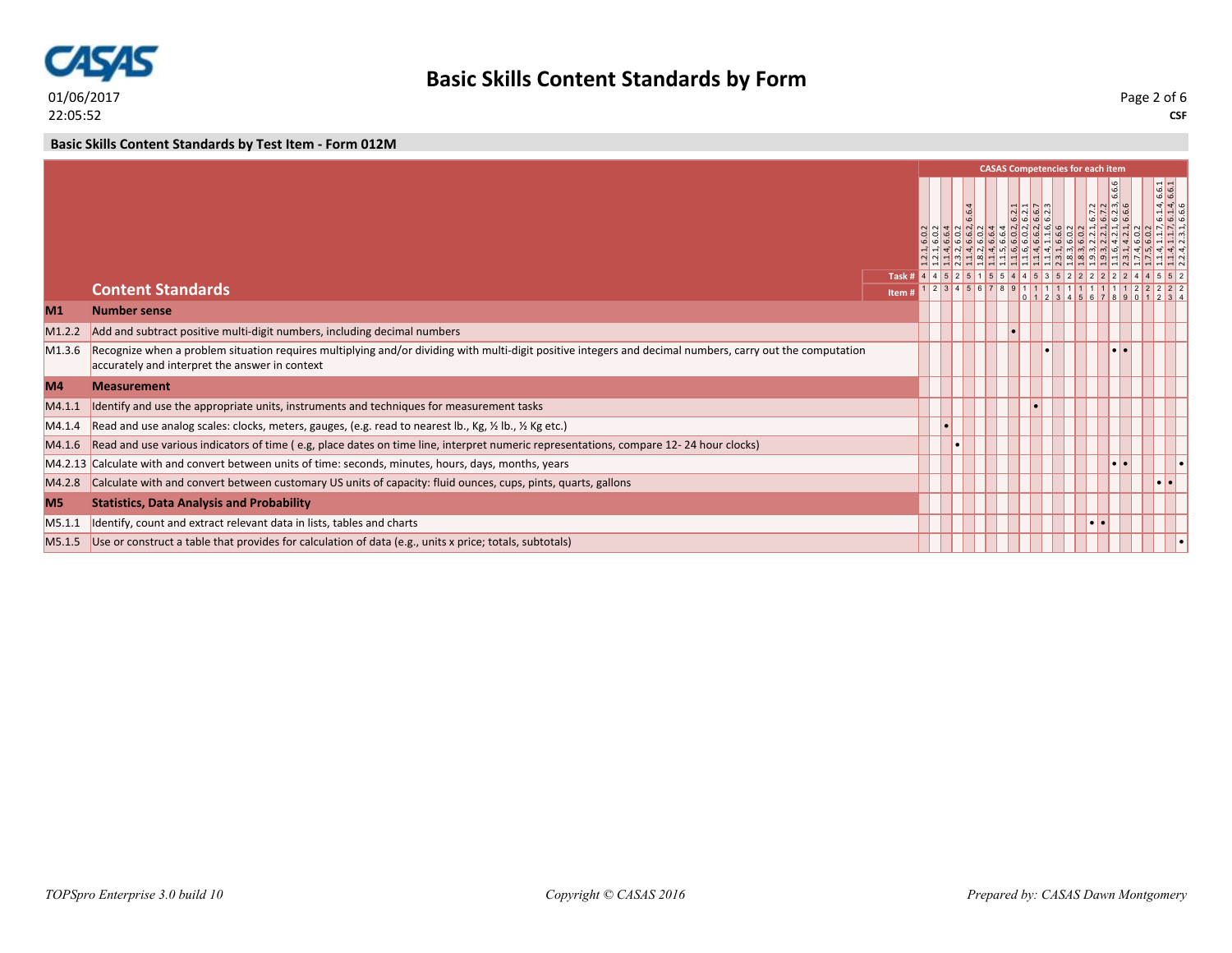

**Basic Skills Content Standards by Test Item - Form 013M**

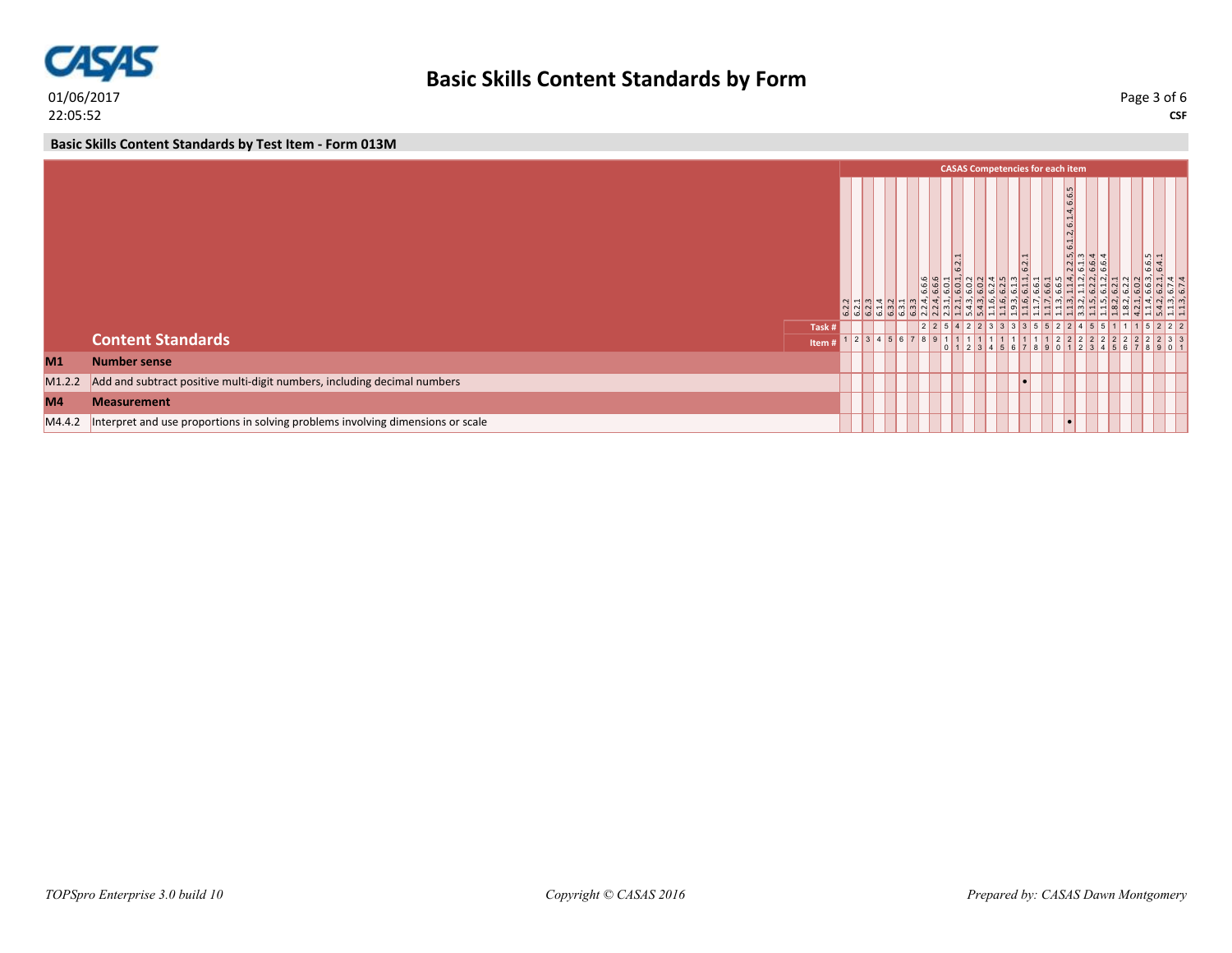

## **Basic Skills Content Standards by Form**

**CSF** Page 4 of 6

## **Basic Skills Content Standards by Test Item - Form 014M**

|                |                                                                                                                                                                                                             |        |  |  | <b>CASAS Competencies for each item</b><br>ωó<br>$\overline{4}$<br>$6.4.3$<br>$6.6.5$<br>$\frac{6}{7}$ , 5<br>$\vert \sim \vert$<br>o'<br>$\overline{\phantom{0}}$<br>1 2 3 4 5 6 7 8 9 1 |  |  |  |  |  |  |  |  |  |  |
|----------------|-------------------------------------------------------------------------------------------------------------------------------------------------------------------------------------------------------------|--------|--|--|-------------------------------------------------------------------------------------------------------------------------------------------------------------------------------------------|--|--|--|--|--|--|--|--|--|--|
|                |                                                                                                                                                                                                             |        |  |  |                                                                                                                                                                                           |  |  |  |  |  |  |  |  |  |  |
|                |                                                                                                                                                                                                             | Task # |  |  |                                                                                                                                                                                           |  |  |  |  |  |  |  |  |  |  |
|                | <b>Content Standards</b>                                                                                                                                                                                    | Item # |  |  |                                                                                                                                                                                           |  |  |  |  |  |  |  |  |  |  |
| M <sub>1</sub> | <b>Number sense</b>                                                                                                                                                                                         |        |  |  |                                                                                                                                                                                           |  |  |  |  |  |  |  |  |  |  |
| M1.2.3         | Recognize when a problem situation requires addition or subtraction with multi-digit positive integers and decimal numbers, carry out the<br>computation and interpret the answer in context                |        |  |  |                                                                                                                                                                                           |  |  |  |  |  |  |  |  |  |  |
| M1.3.6         | Recognize when a problem situation requires multiplying and/or dividing with multi-digit positive integers and decimal numbers, carry out the<br>computation accurately and interpret the answer in context |        |  |  |                                                                                                                                                                                           |  |  |  |  |  |  |  |  |  |  |
| M <sub>4</sub> | <b>Measurement</b>                                                                                                                                                                                          |        |  |  |                                                                                                                                                                                           |  |  |  |  |  |  |  |  |  |  |
| M4.5.2         | Interpret, calculate and apply rates (e.g., cents/min, \$/sq. ft., mi/gal)                                                                                                                                  |        |  |  |                                                                                                                                                                                           |  |  |  |  |  |  |  |  |  |  |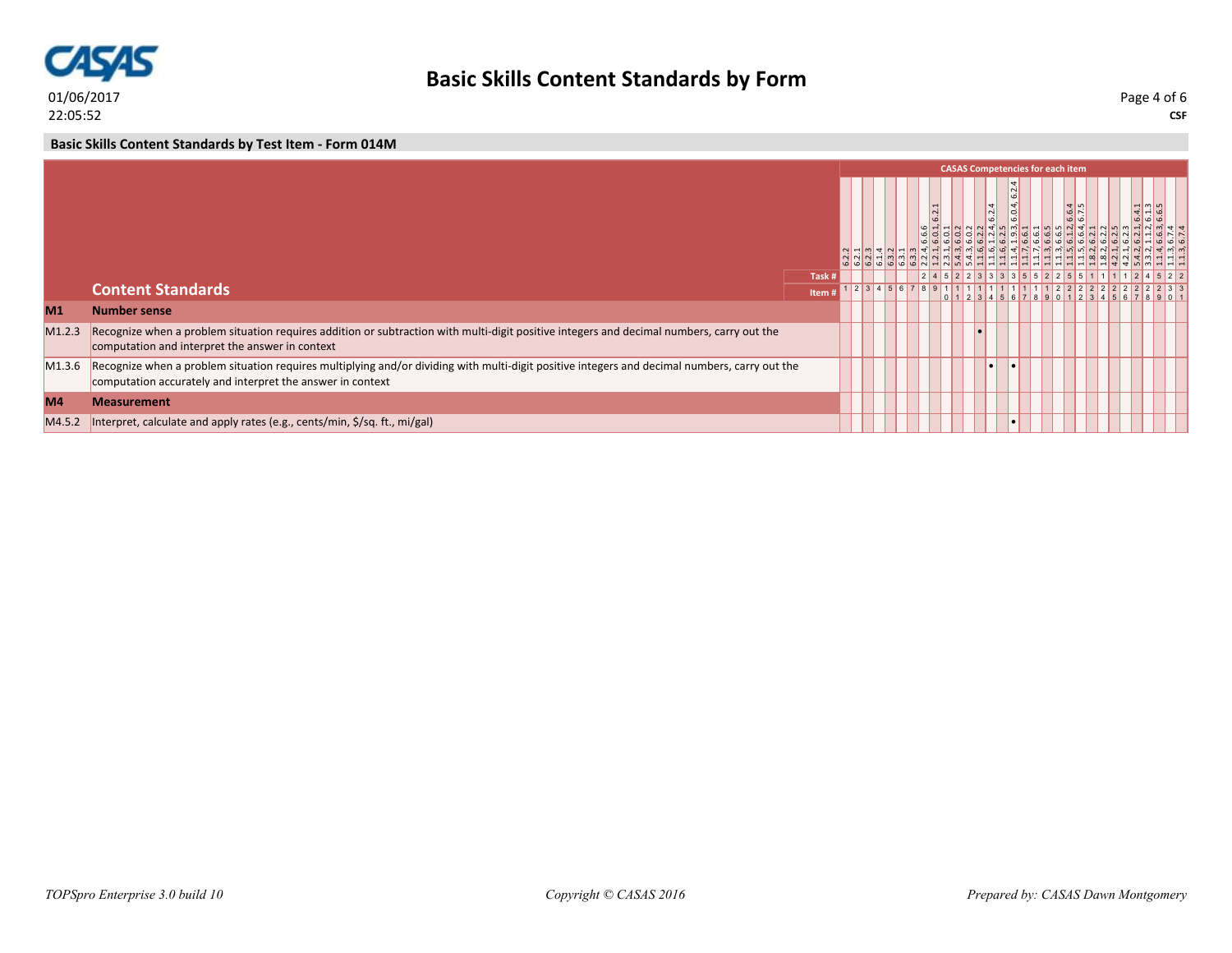

**Basic Skills Content Standards by Test Item - Form 015M**

|                |                                                                                                                                                                                                             |        |  | <b>CASAS Competencies for each item</b><br>$\frac{d}{d}$ 4<br>$n2$ ທີ<br>$\frac{1}{2}$<br>$\overline{ }$<br>$\omega$ $\omega$<br>أمه ا<br>$\frac{2.3}{2.3}$<br>$ \nabla$<br>6.0.4, 6.2.1<br><u>ဖြ</u><br>$ \vec{m} $<br><b>G</b><br>l mi<br>۱có<br>$\sqrt{a}$ m<br>$\begin{array}{ c c c c }\hline 6.6.5 & & & \\ \hline 1.1.7 & & & \\ \hline 6.1.3 & & & \\ \hline \end{array}$<br>$\frac{1}{2}$ $\frac{1}{2}$ $\frac{1}{2}$<br>$ 7 $ $\frac{2}{7}$<br>6.9.2<br> 0 <br>$ N \sim  \sim$<br>$\overline{\omega}$ $\overline{\omega}$<br>ه اها<br>$  \phi  $ al a<br>$\frac{1}{2} \left  \frac{1}{2} \right  \left  \frac{1}{2} \right  \left  \frac{1}{2} \right  \left  \frac{1}{2} \right  \left  \frac{1}{2} \right  \left  \frac{1}{2} \right  \left  \frac{1}{2} \right  \left  \frac{1}{2} \right  \left  \frac{1}{2} \right  \left  \frac{1}{2} \right  \left  \frac{1}{2} \right  \left  \frac{1}{2} \right  \left  \frac{1}{2} \right  \left  \frac{1}{2} \right  \left  \frac{1}{2} \right  \left  \frac{1}{2} \right  \left  \frac$<br>$\frac{1}{2}$ $\frac{1}{2}$ $\frac{1}{2}$ $\frac{1}{2}$ $\frac{1}{2}$ $\frac{1}{2}$ $\frac{1}{2}$ $\frac{1}{2}$<br>نِ اللَّهِ إِنَّ اللَّهِ إِنَّ اللَّهِ إِنَّ اللَّهِ إِنَّ اللَّهِ إِنَّ اللَّهِ إِنَّ اللَّهِ إِنَّ<br>Task # 2 2 2 2 2 1 1 2 2 2 2 5 5 4 4 1 1 2 2 2 5 5<br>234567891<br>1 1 1 1 1 1 1 1 1 1 2 2 |           |  |  |  |  |  |  |  |                         |  |  |
|----------------|-------------------------------------------------------------------------------------------------------------------------------------------------------------------------------------------------------------|--------|--|------------------------------------------------------------------------------------------------------------------------------------------------------------------------------------------------------------------------------------------------------------------------------------------------------------------------------------------------------------------------------------------------------------------------------------------------------------------------------------------------------------------------------------------------------------------------------------------------------------------------------------------------------------------------------------------------------------------------------------------------------------------------------------------------------------------------------------------------------------------------------------------------------------------------------------------------------------------------------------------------------------------------------------------------------------------------------------------------------------------------------------------------------------------------------------------------------------------------------------------------------------------------------------------------------------------------------------------------------------------------|-----------|--|--|--|--|--|--|--|-------------------------|--|--|
|                |                                                                                                                                                                                                             |        |  |                                                                                                                                                                                                                                                                                                                                                                                                                                                                                                                                                                                                                                                                                                                                                                                                                                                                                                                                                                                                                                                                                                                                                                                                                                                                                                                                                                        |           |  |  |  |  |  |  |  |                         |  |  |
|                | <b>Content Standards</b>                                                                                                                                                                                    | Item # |  |                                                                                                                                                                                                                                                                                                                                                                                                                                                                                                                                                                                                                                                                                                                                                                                                                                                                                                                                                                                                                                                                                                                                                                                                                                                                                                                                                                        |           |  |  |  |  |  |  |  |                         |  |  |
| M <sub>1</sub> | <b>Number sense</b>                                                                                                                                                                                         |        |  |                                                                                                                                                                                                                                                                                                                                                                                                                                                                                                                                                                                                                                                                                                                                                                                                                                                                                                                                                                                                                                                                                                                                                                                                                                                                                                                                                                        |           |  |  |  |  |  |  |  |                         |  |  |
| M1.2.2         | Add and subtract positive multi-digit numbers, including decimal numbers                                                                                                                                    |        |  |                                                                                                                                                                                                                                                                                                                                                                                                                                                                                                                                                                                                                                                                                                                                                                                                                                                                                                                                                                                                                                                                                                                                                                                                                                                                                                                                                                        |           |  |  |  |  |  |  |  |                         |  |  |
| M1.2.3         | Recognize when a problem situation requires addition or subtraction with multi-digit positive integers and decimal numbers, carry out the<br>computation and interpret the answer in context                |        |  |                                                                                                                                                                                                                                                                                                                                                                                                                                                                                                                                                                                                                                                                                                                                                                                                                                                                                                                                                                                                                                                                                                                                                                                                                                                                                                                                                                        |           |  |  |  |  |  |  |  |                         |  |  |
| M1.3.6         | Recognize when a problem situation requires multiplying and/or dividing with multi-digit positive integers and decimal numbers, carry out the<br>computation accurately and interpret the answer in context |        |  |                                                                                                                                                                                                                                                                                                                                                                                                                                                                                                                                                                                                                                                                                                                                                                                                                                                                                                                                                                                                                                                                                                                                                                                                                                                                                                                                                                        |           |  |  |  |  |  |  |  |                         |  |  |
| M <sub>4</sub> | <b>Measurement</b>                                                                                                                                                                                          |        |  |                                                                                                                                                                                                                                                                                                                                                                                                                                                                                                                                                                                                                                                                                                                                                                                                                                                                                                                                                                                                                                                                                                                                                                                                                                                                                                                                                                        |           |  |  |  |  |  |  |  |                         |  |  |
| M4.3.4         | Calculate area of rectangles and other common figures, using a given formula                                                                                                                                |        |  |                                                                                                                                                                                                                                                                                                                                                                                                                                                                                                                                                                                                                                                                                                                                                                                                                                                                                                                                                                                                                                                                                                                                                                                                                                                                                                                                                                        |           |  |  |  |  |  |  |  |                         |  |  |
| M <sub>5</sub> | <b>Statistics, Data Analysis and Probability</b>                                                                                                                                                            |        |  |                                                                                                                                                                                                                                                                                                                                                                                                                                                                                                                                                                                                                                                                                                                                                                                                                                                                                                                                                                                                                                                                                                                                                                                                                                                                                                                                                                        |           |  |  |  |  |  |  |  |                         |  |  |
| M5.1.1         | Identify, count and extract relevant data in lists, tables and charts                                                                                                                                       |        |  |                                                                                                                                                                                                                                                                                                                                                                                                                                                                                                                                                                                                                                                                                                                                                                                                                                                                                                                                                                                                                                                                                                                                                                                                                                                                                                                                                                        | $\bullet$ |  |  |  |  |  |  |  | $  \bullet   \bullet  $ |  |  |
| M5.1.5         | Use or construct a table that provides for calculation of data (e.g., units x price; totals, subtotals)                                                                                                     |        |  |                                                                                                                                                                                                                                                                                                                                                                                                                                                                                                                                                                                                                                                                                                                                                                                                                                                                                                                                                                                                                                                                                                                                                                                                                                                                                                                                                                        |           |  |  |  |  |  |  |  |                         |  |  |